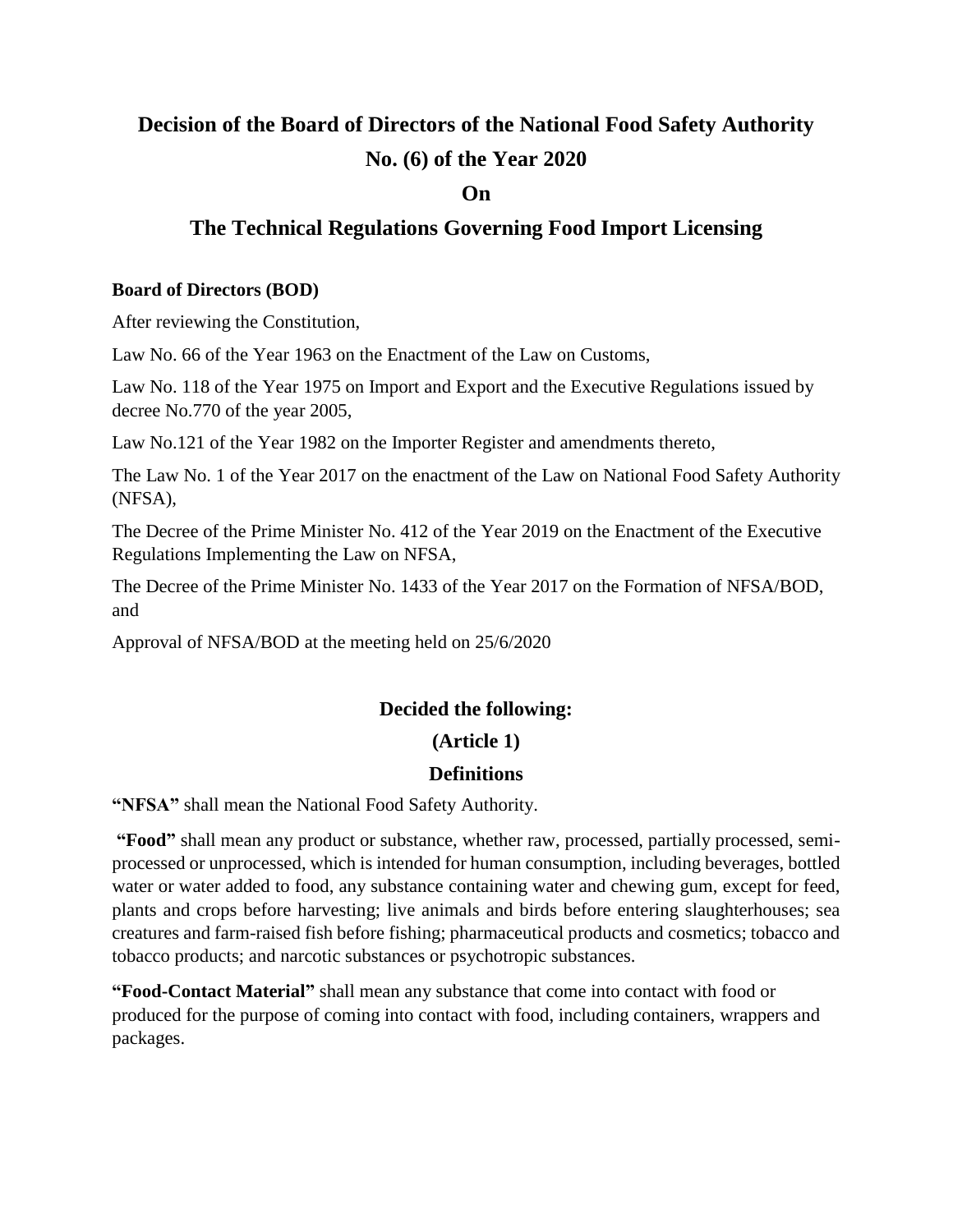**"Food Handling**" shall mean one or more operations of food production, manufacture, offering or displaying for sale, storage, preserving, wrapping, transportation, delivery, importation, exportation, or the licensing or approval for any of these activities.

**"Food Handling License"** shall mean a permission granted by NFSA for a food business establishment to work in the area of food handling after verifying compliance with all requirements of food handling set forth in the law and food safety related legislation.

**"Food Business Establishment"** shall mean any establishment performing any of the activities related to any stage of processing, production, manufacture, storage, preserving, packaging, wrapping, labelling, importation, exportation, transportation, delivery or offering and displaying a product for sale to the final consumer or to another establishment. The definition also includes fixed, temporary or mobile food business establishments whether for-profit or non-profit, public or private, permanent or temporary, as well as ruminant and poultry slaughterhouses.

**"Food Business Operator (FBO)"** shall mean the natural or legal person responsible for ensuring that the requirements of the law and food safety related legislation are fulfilled within the food business establishment under the control thereof.

**"Food imports"** shall mean the imported food and food-contact material according to the aforementioned definitions.

**"Importer"** shall mean the natural or legal person in whose name a Customs Declaration is registered for the food imports requested to be released after paying an import duty or released according to other customs systems, and who is responsible for meeting import regulations.

# **(Article 2)**

The present Decision aims to lay down rules governing the licensing of food importers and food business establishments which work in the area of importation of foods into the Arab Republic of Egypt with a view to ensuring imported food safety and quality, providing the optimum protection of consumers from risks associated with imported foods, whilst enhancing the efficiency of the final release of food imports by approving food control activities performed by the exporting country, before importing food consignments to Egypt.

The present Decision shall apply to each and every food business establishment or food importer whether a natural person or performs the activity of importing food from abroad for re-using or offering for sale on the domestic market.

## **(Article 3)**

It is prohibited for the persons subject to the present Decision to perform the activity of importing foods unless a license is obtained from NFSA in accordance with the rules and procedures provided for in the present Decision.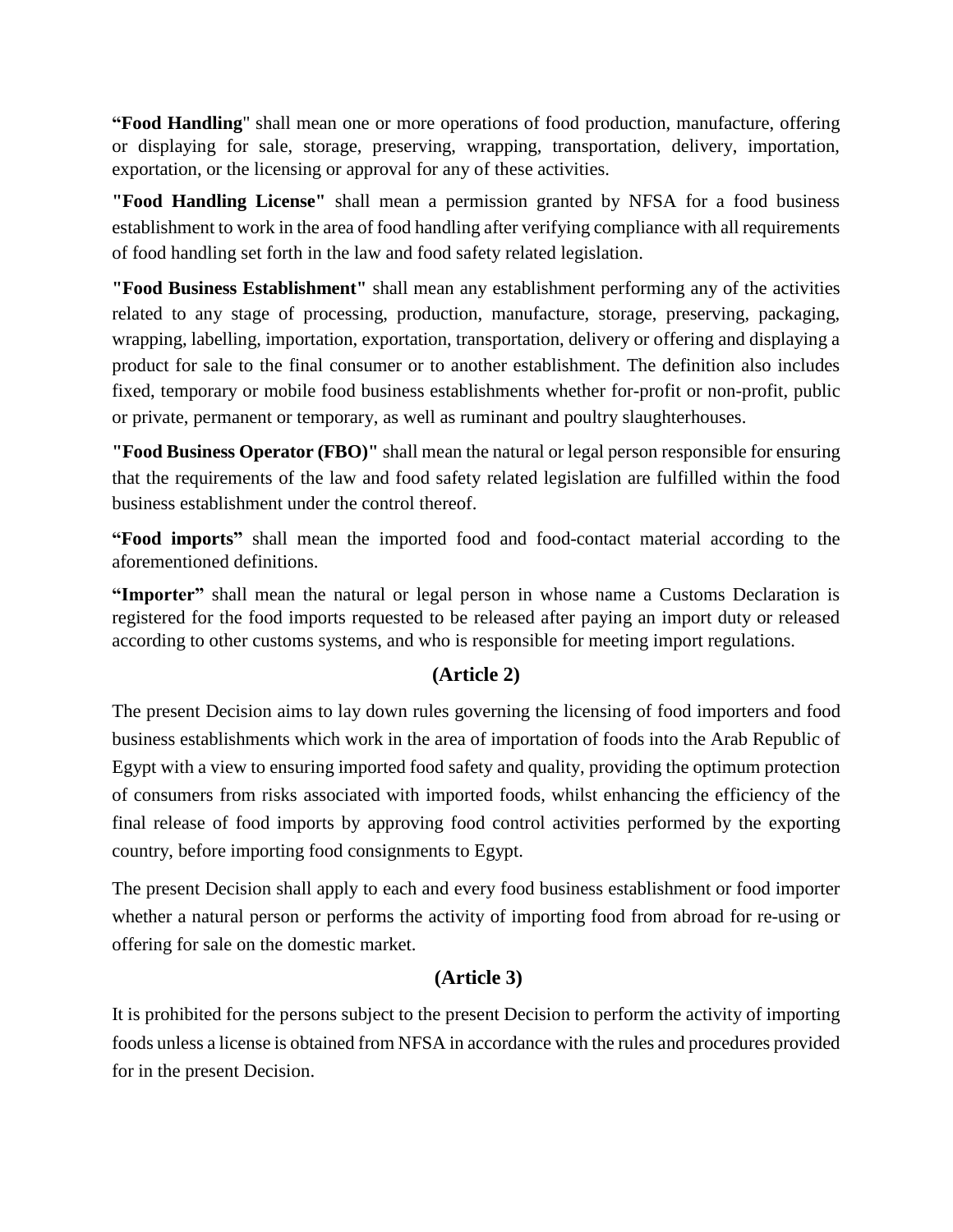Food importers who have already performed activities of importing food, prior to the enforcement of the provisions of the present Decision, shall to NFSA submit an application to obtain a license in accordance with the provisions of the present Decision, within six months from the day following date of publication.

For food processing establishments already registered with NFSA that import foods for production purposes or service requirements, the registration of an establishment with NFSA shall be deemed as licensing the establishment as a food importer who is included in the NFSA's lists, provided that the activity is established upon issuing a food handling license for an establishment.

## **(Article 4)**

## **Licensing Documents**

A special register shall be created by NFSA to register licenses of food importers, a license application shall be submitted in writing or electronically using the form prepared for this purpose, and shall include the following information and documents:

- 1- Name of the importer or representative or commercial agent,
- 2- Name, brand name and trade name of the food business establishment,
- 3- Tax card,
- 4- Commercial Register,
- 5- The legislation governing the company, articles of incorporation, the names of the partners, and the name of the administrative director (s) of the establishment,
- 6- Activity of the company indicating the food commodities to be imported according to the Commercial Register,
- 7- Headquarters located in the Arab Republic of Egypt,
- 8- Contact information, including the correspondence address and e-mail,
- 9- The customs number of the food business establishment assigned by the Ministry of Finance,
- 10- A statement of previous import activities performed by the importer as a food importer, through the company and/or its managing and operating officer, under the same or different name of the food business establishment during the last year from the date of submitting the application marked on the form prepared for that purpose,
- 11- A certified copy of registration in the Importer Register of the Ministry of Trade and Industry in accordance with Law No.121 of the Year 1982 on Importer Register [and amendments](https://context.reverso.net/%D8%A7%D9%84%D8%AA%D8%B1%D8%AC%D9%85%D8%A9/%D8%A7%D9%84%D8%A5%D9%86%D8%AC%D9%84%D9%8A%D8%B2%D9%8A%D8%A9-%D8%A7%D9%84%D8%B9%D8%B1%D8%A8%D9%8A%D8%A9/and+amendments+thereto)  [thereto,](https://context.reverso.net/%D8%A7%D9%84%D8%AA%D8%B1%D8%AC%D9%85%D8%A9/%D8%A7%D9%84%D8%A5%D9%86%D8%AC%D9%84%D9%8A%D8%B2%D9%8A%D8%A9-%D8%A7%D9%84%D8%B9%D8%B1%D8%A8%D9%8A%D8%A9/and+amendments+thereto)

The period of license shall be valid for three-years, and shall be renewed at least two months prior to the expiration. Failure to renew the license within the specified timelines would lead to consider the food importer as a new applicant. The renewal application shall to Chairman of the Board of Directors (COB) be submitted accompanied by a statement indicating payment of the prescribed fees.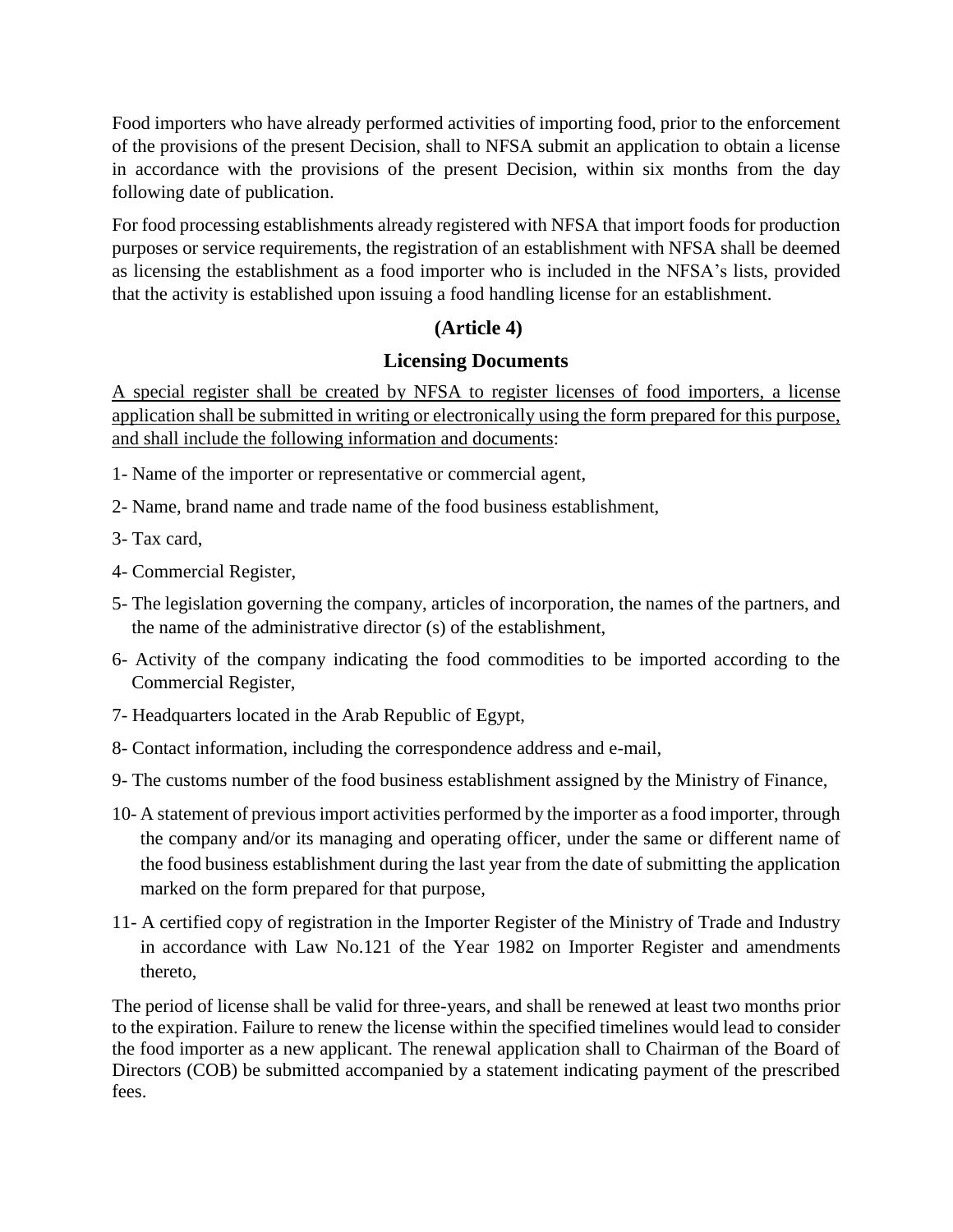## **(Article 5)**

## **Food Importers' Obligations**

In order to obtain a food importer license, food importers shall:

- 1- notify NFSA of all food business establishments owned by such importers, if any,
- 2- undertake to notify NFSA of any change in the activities of the food business establishments that the food importer operates, or the closure of any of such establishments,
- 3- comply with the food safety and quality measures based on NFSA's decisions on technical regulations governing food import control, as well as on international best practices, and continue to apply such practices, and such measures include at least:
	- a. Key measures for food consignment storage, transportation and distribution,
	- b. Key measures related to preventive controls applied by foreign suppliers, and such controls are verified by food importers such as internationally recognized certificate of compliance, as well as the ability to recall food products, including traceability system, for a period not exceeding twelve months.

# **(Article 6)**

# **NFSA's Obligations Towards Food Importers**

- 1- Upon receiving the application for a food importer license and all the required documents, NFSA shall examine such application and documents, and shall notify the applicant of whether or not the application fulfills NFSA's requirements for food importer licensing within a period not exceeding 30 working days.
- 2- In case where an applicant provides the required documents and complies with NFSA's requirements of license, the applicant shall be entered into NFSA's register of licensed food importers, and such information shall be published on the NFSA's website.
- 3- In case where an applicant fails to comply with NFSA's requirements of license, the application shall be rejected by means of duly reasoned decision. Should the reason for rejecting the application be related to non-compliance of the food business establishment with food safety requirements, NFSA shall inform the applicant in writing or electronically of corrective actions required to be taken, and the applicant shall be granted a period of time set by NFSA/COB in order to comply with such requirements.
- 4- NFSA shall review food safety standards and requirements, quality management systems, and procedures established and performed by importers; assess effectiveness thereof; and periodically monitor and check importers' continuous compliance with the NFSA's requirements, and such procedure is used as one of the parameters when NFSA applies the technical regulations and decisions related to facilitating procedures of control and inspection on food imports according to risk-based approach.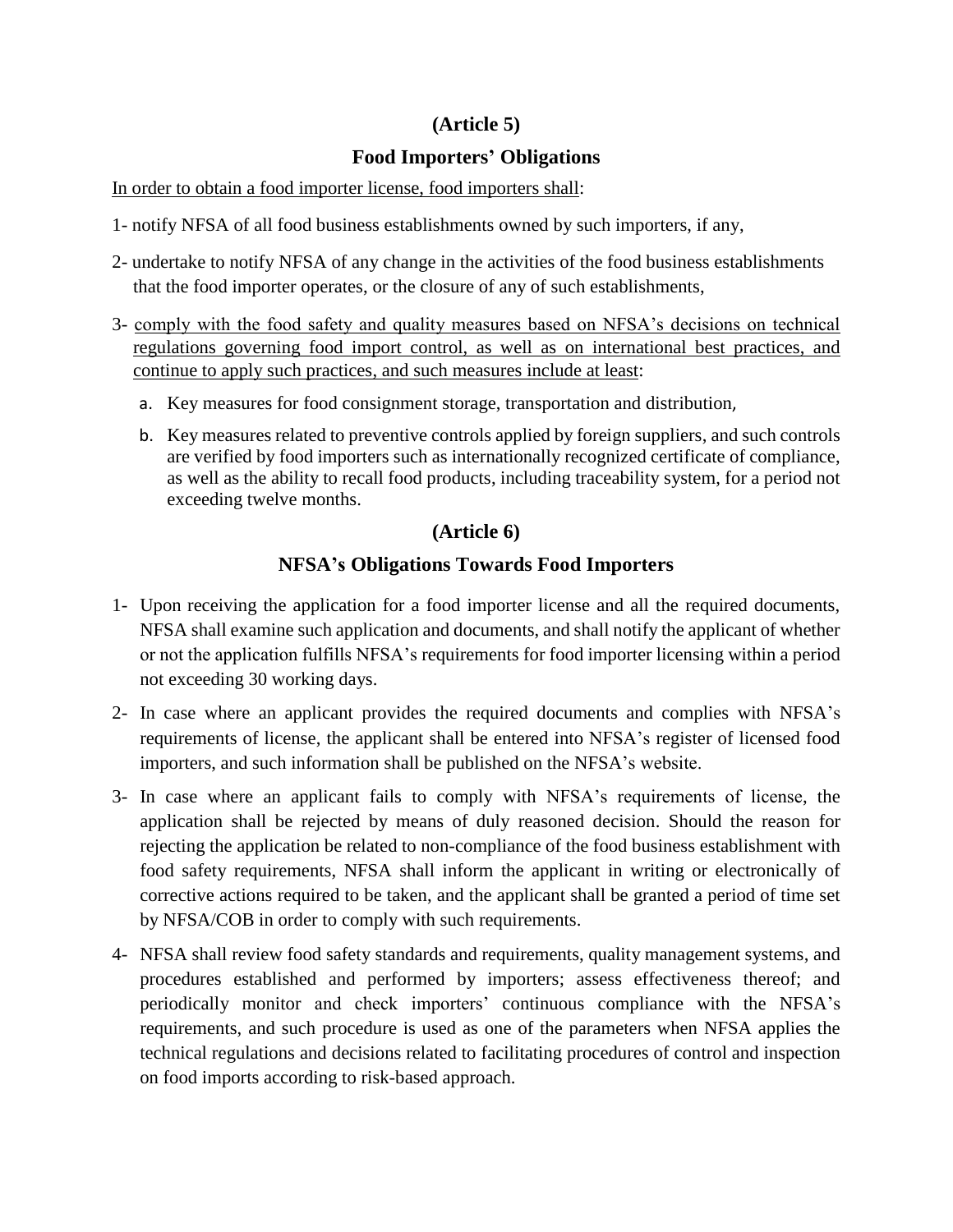5- NFSA shall make a white list of qualified food importers, including some food importers who are licensed and registered with NFSA, and shall apply the technical regulations and decisions related to facilitating procedures of control and inspection on food imports and to reduction of the duration of customs clearance, including the application of reduced sampling rates (less than 100%) on imported consignments, based on risks determined through adopting the parameters required to establish distinct clearance channels for imported food consignments, as set by NFSA/BOD.

## **(Article 7)**

## **Financial obligations**

An amount of fees shall be paid on an annual basis:

- 20,000 EGP (Twenty Thousand Egyptian Pounds) as a fee for the issuance of food importer license, and
- 5,000 EGP (Five Thousand Egyptian Pounds) as a fee for the issuance of a food importer license for food processing establishments already registered with NFSA.

NFSA shall issue a receipt to attest to the payments of fees, and food importers shall also pay certain amount in return for some services provided by NFSA according to the following table:

| <b>Amount in EGP</b> | <b>Service</b>                                             |
|----------------------|------------------------------------------------------------|
| 1,000                | Request for data adjustment or addition of new data        |
| 500                  | Issuance of a replacement copy for lost or damaged license |
| 200                  | Issuance of a copy of the license certificate              |

# **(Article 8)**

# **Suspension or Revocation of Food Importer Licenses**

NFSA/COB may decide to suspend or revoke a food importer's license in the following cases:

- 1- Existence of non-compliance associated with a certain level of risks, which requires NFSA to take a procedure commensurate with risk level based on the results of risk assessment conducted by NFSA according to internationally recognized approaches,
- 2- Provision of erroneous information relating to license application or renewal, or upon amending information associated with the license,
- 3- Death of the natural person or company expiration in whatever form,
- 4- Licensee's conviction by a final judgment of any of offences specified in laws on corporations, importation and exportation, customs, supply, combating fraud and deception, anti-money laundering, competition protection, prevention of monopolistic practices, or in laws on trade unless rehabilitation is made thereto, and